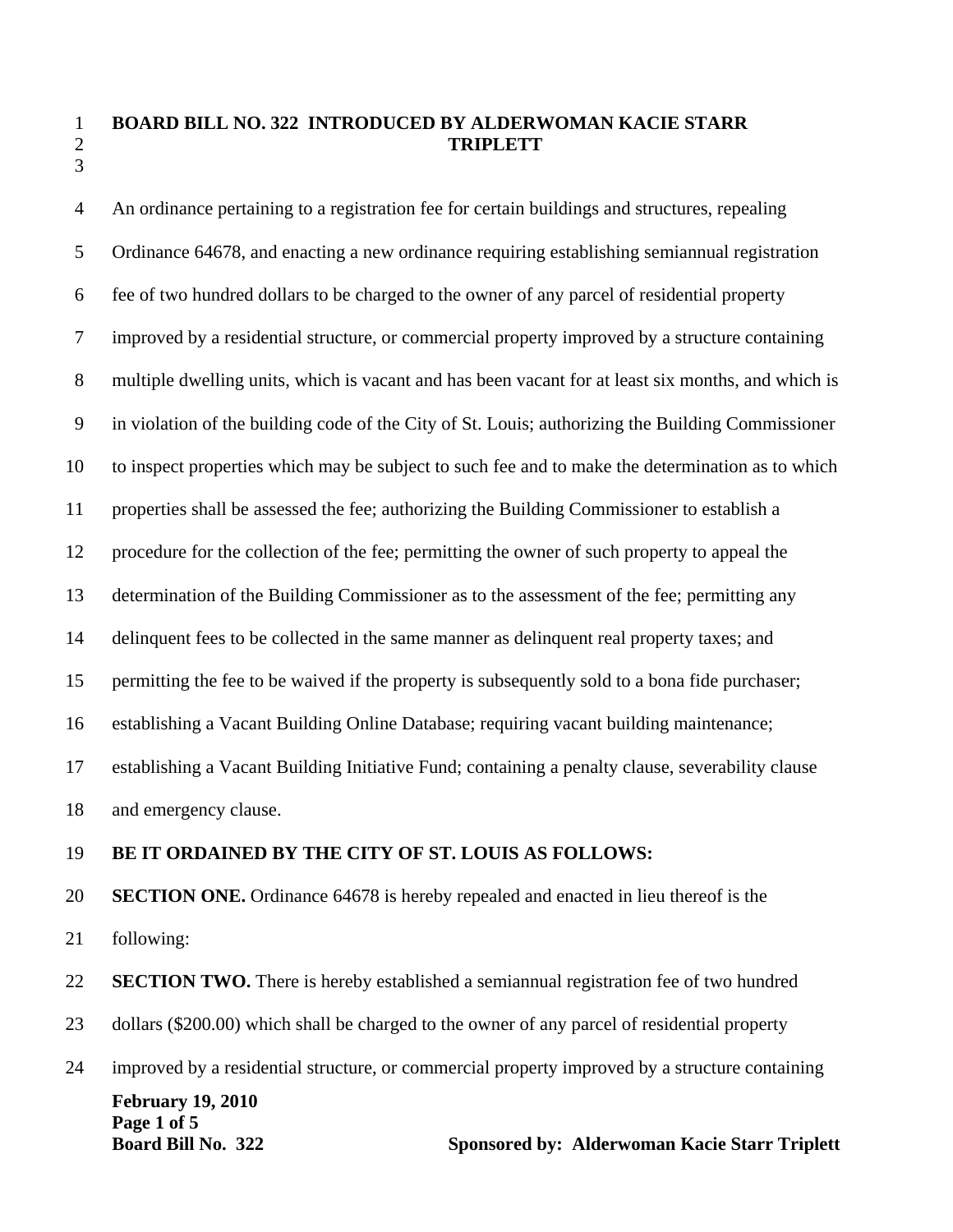1 multiple dwelling units, which is vacant and has been vacant for at least six months, and which is 2 in violation of the Building Code of the City of St. Louis. Any property subject to a specific 3 redevelopment agreement with the City of St. Louis and its development agencies shall be 4 exempt from this ordinance.

5 **SECTION THREE.** The Building Commissioner or his designee or a Neighborhood 6 Stabilization Officer shall inspect any property that may be subject to such registration fee. The 7 inspecting officer shall report his findings and recommendations and the Building Commissioner 8 or his designee shall determine whether any such property shall be subject to the registration fee. 9 Within five business days of such determination, the Building Commissioner or his designee 10 shall notify by mail the owners of property on which the registration fee has been levied at their 11 last known address according to the records of the office of the Assessor. The property owner 12 shall have the right to appeal the decision of the Building Commissioner to the municipal court 13 within thirty days of such notification. Absent the existence of any valid appeal or request for 14 reconsideration pursuant to Section Four of this ordinance, the registration fee shall begin to 15 accrue on the beginning of the second calendar quarter after the decision of the Building 16 Commissioner.

**February 19, 2010 Page 2 of 5 Board Bill No. 322 Sponsored by: Alderwoman Kacie Starr Triplett** 17 **SECTION FOUR.** Within thirty days of the Building Commissioner making such notification, 18 the property owner may complete any improvements to the property that may be necessary to 19 revoke the levy of the registration fee and then may request a reinspection of the property and a 20 reconsideration of the levy of the registration fee by the city. If the Building Commissioner or his 21 designee revoke the registration fee, no such assessment shall be made and the matter shall be 22 considered closed. If the Building Commissioner or his designee affirm the assessment of the 23 registration fee, the property owner shall have the right to appeal the reconsideration decision of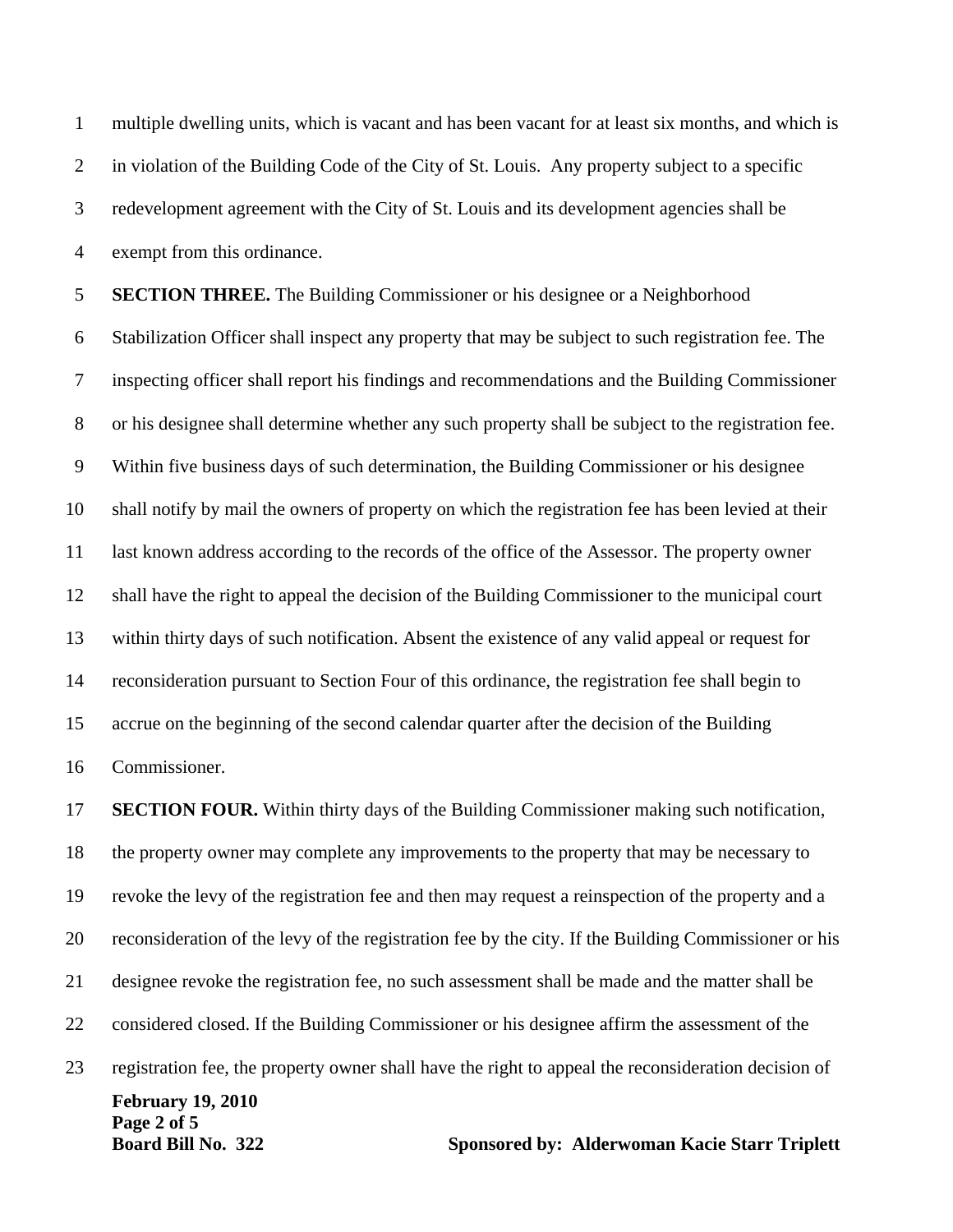1 the Building Commissioner to the municipal court within thirty days of such decision. Absent the 2 existence of any valid appeal to the municipal court or other court of competent jurisdiction, the 3 registration fee shall begin to accrue on the beginning of the second calendar quarter after the 4 reconsideration decision of the Building Commissioner.

5 **SECTION FIVE.** The Building Commissioner is hereby authorized to establish procedures for 6 the payment of the registration fee and penalties for delinquent payments of such fees. Any 7 registration fees which are delinquent for a period of one year shall become a lien on the 8 property and shall be subject to foreclosure proceedings in the same manner as delinquent real 9 property taxes. The owner of the property against which the assessment was originally made 10 shall be able to redeem only by presenting evidence that the violations of the applicable housing 11 code cited by the Building Commissioner have been cured and presenting payment of all 12 registration fees and penalties. Upon bona fide sale of the property to an unrelated party said lien 13 shall be considered released and the delinquent registration fee forgiven. 14 **SECTION SIX.** The St. Louis Vacant Building Online Database shall be available online for 15 public access. The property owner shall provide the property owner's street address, phone 16 number and email address. The database shall include the property owner's name, the property 17 owner's street address, phone number and email address. The Building Division shall be 18 responsible for the creation, implementation and maintenance of the online database. All vacant 19 buildings owned by the City of St. Louis and/or the Land Reutilization Authority (LRA) shall be 20 listed on the online database.

21 **SECTION SEVEN. Vacant Building Maintenance**

**February 19, 2010 Page 3 of 5**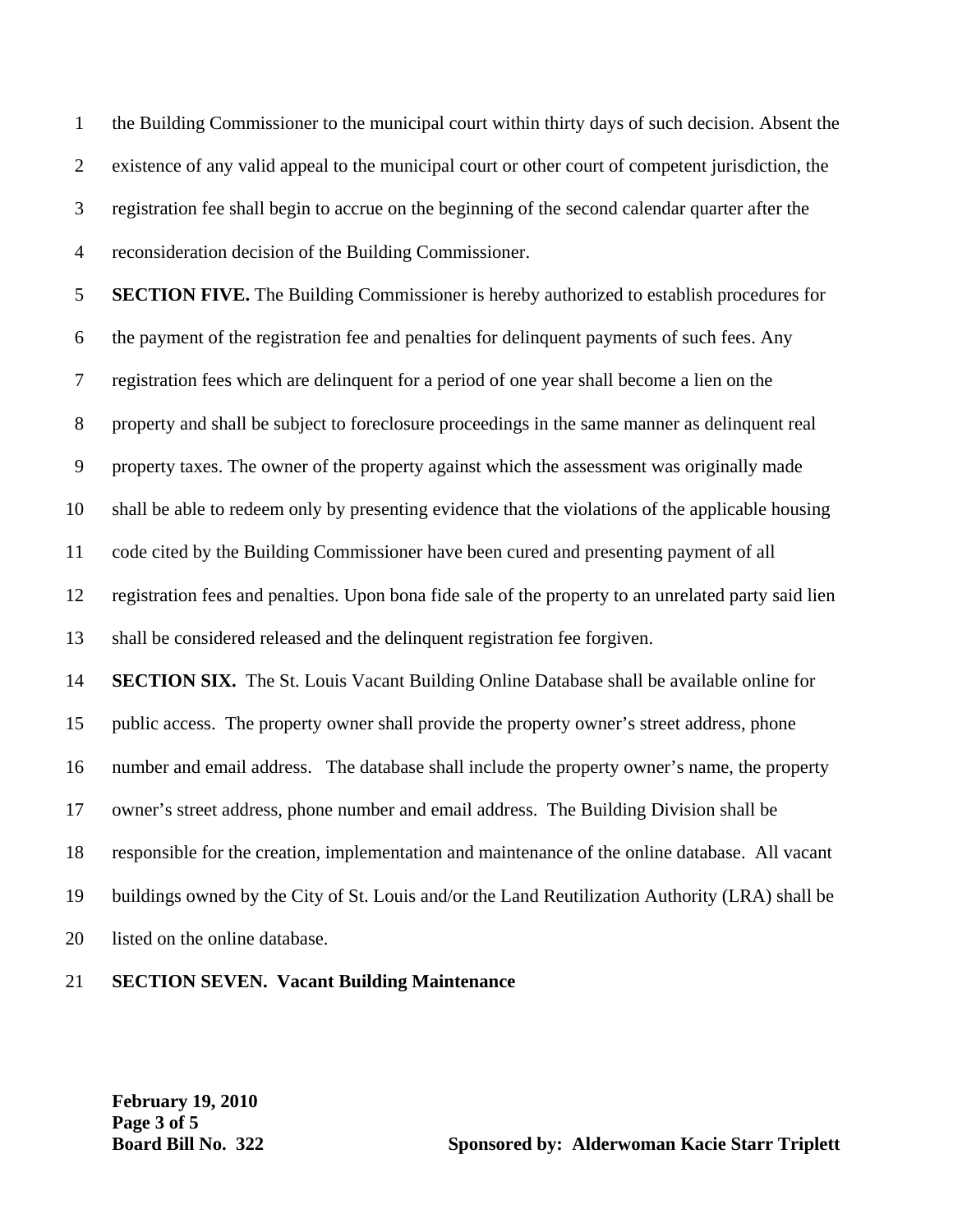1 A. The owner of any building that has become vacant, and any person maintaining,

2 operating or collecting rent for any building that has been determined vacant shall, within thirty

3 (30) days, do the following:

4 1. Enclose and secure the building, as defined under the St. Louis City Revised Code 5 Chapter 25.01.030, Section 118.3.1. All doors must be properly secured and windows on all 6 floors of the building shall be properly secured;

7 2. Maintain the building in a secure and closed condition until the building is again 8 occupied or until repair or completion of the building has been undertaken.

## 9 **SECTION EIGHT. Collected Funds**

10 The Comptroller of the City of St. Louis is hereby authorized and directed to establish a 11 Special Account to be known as the Vacant Building Inititative Fund in which all funds received 12 pursuant to this ordinance shall be deposited and such funds shall be kept separate and apart from 13 all other funds. Such funds are hereby appropriated for the costs associated with this ordinance. 14 All interest generated on deposited funds shall be accrued to the Vacant Building Initiative Fund

15 Account.

## 16 **SECTION NINE. Penalty Clause**

**February 19, 2010 Page 4 of 5 Board Bill No. 322 Sponsored by: Alderwoman Kacie Starr Triplett** 17 If an owner fails to pay the registration fee under Section Two of this ordinance thirty (30) days 18 after the registration fee is assessed, a penalty shall be assessed of two hundred- fifty dollars 19 (\$250.00) per occurrence. Any person found to be in violation of provisions of Section Six of 20 this ordinance shall be subject to a fine of not more than five hundred dollars (\$500.00) or to a 21 term of imprisonment of not more than ninety days (90) or to both a fine and imprisonment. Any 22 person found to be in violation of provisions of Section Seven of this ordinance shall be subject 23 to a fine of not more than five hundred dollars (\$500.00) or to a term of imprisonment of not